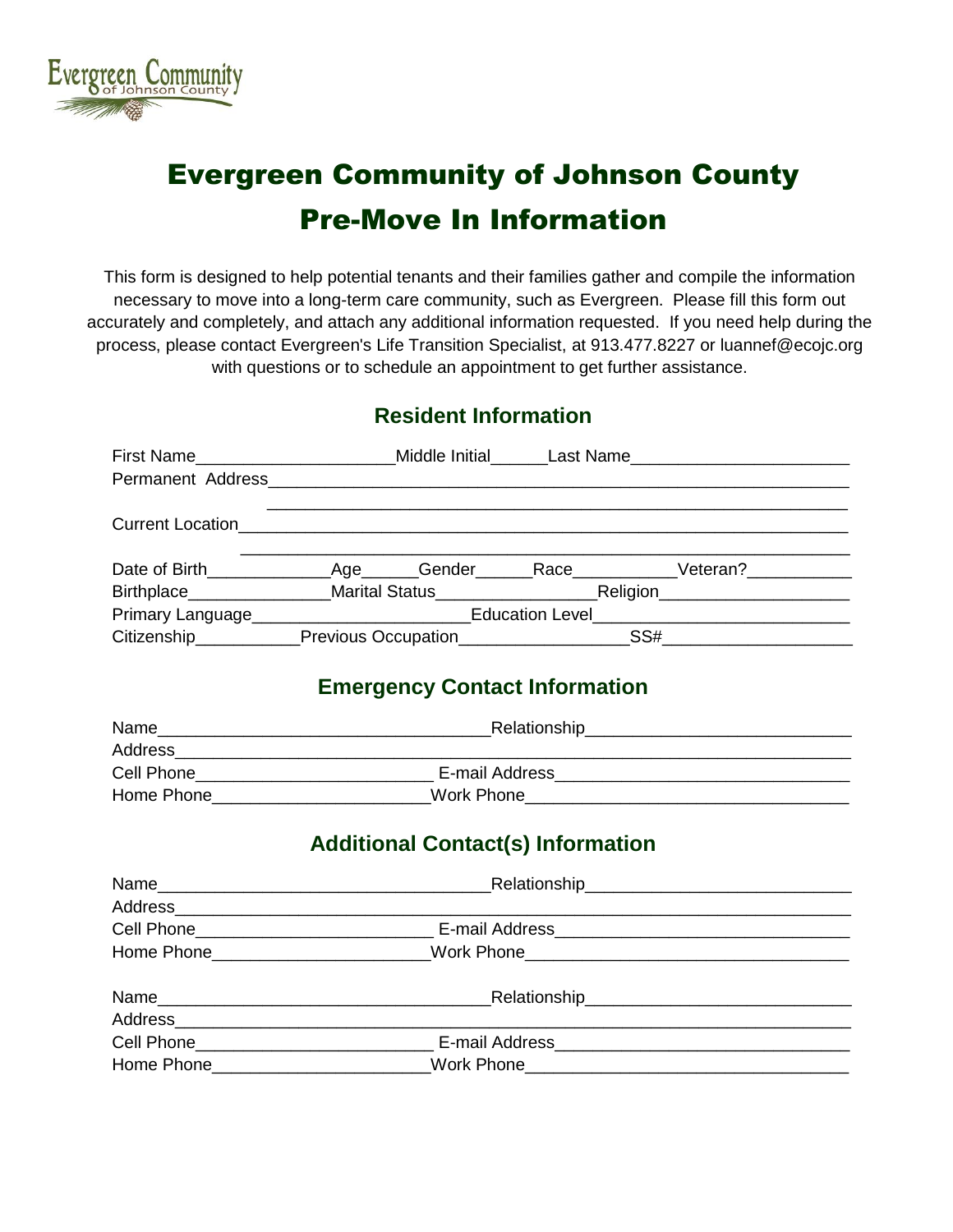

### **Payment Information**

#### **Please note our daily room rates: \$260/day for Semi-Private and \$280 for Private Rooms and \$385 for Super Deluxe Suite.**

This section helps ensure that each individual has the means to pay for care. Each person must disclose financial information (along with corroborating paperwork). Evergreen has an obligation to determine if incoming residents meet the criteria for any state or federal funding. This process is similar in nature to a person divulging financial information to get a mortgage; Evergreen is, in effect, the individual's new home.

What is your expected payer source when moving in?

**\_\_\_\_Private Pay \_\_\_\_KanCare (previously Medicaid) \_\_\_\_LTC Insurance**

- 
- o Is the individual currently enrolled in [Medicare](http://nursing-homes.aplaceformom.com/articles/medicare-information) (Part A or B) or KanCare or plan to apply? What MCO are they currently enrolled in? Does he/she have supplemental insurance?
- o Does the individual receive Veterans Benefits, Railroad Retirement, SSI funds, or a private or government pension? What is the total amount of monthly income?

**\_\_\_\_\_\_\_\_\_\_\_\_\_\_\_\_\_\_\_\_\_\_\_\_\_\_\_\_\_\_\_\_\_\_\_\_\_\_\_\_\_\_\_\_\_\_\_\_\_\_\_\_\_\_\_\_\_\_\_\_\_\_\_\_\_\_\_\_ \_\_\_\_\_\_\_\_\_\_\_\_\_\_\_\_\_\_\_\_\_\_\_\_\_\_\_\_\_\_\_\_\_\_\_\_\_\_\_\_\_\_\_\_\_\_\_\_\_\_\_\_\_\_\_\_\_\_\_\_\_\_\_\_\_\_\_\_**

**\_\_\_\_\_\_\_\_\_\_\_\_\_\_\_\_\_\_\_\_\_\_\_\_\_\_\_\_\_\_\_\_\_\_\_\_\_\_\_\_\_\_\_\_\_\_\_\_\_\_\_\_\_\_\_\_\_\_\_\_\_\_\_\_\_\_\_\_ \_\_\_\_\_\_\_\_\_\_\_\_\_\_\_\_\_\_\_\_\_\_\_\_\_\_\_\_\_\_\_\_\_\_\_\_\_\_\_\_\_\_\_\_\_\_\_\_\_\_\_\_\_\_\_\_\_\_\_\_\_\_\_\_\_\_\_\_**

**\_\_\_\_\_\_\_\_\_\_\_\_\_\_\_\_\_\_\_\_\_\_\_\_\_\_\_\_\_\_\_\_\_\_\_\_\_\_\_\_\_\_\_\_\_\_\_\_\_\_\_\_\_\_\_\_\_\_\_\_\_\_\_\_\_\_\_\_ \_\_\_\_\_\_\_\_\_\_\_\_\_\_\_\_\_\_\_\_\_\_\_\_\_\_\_\_\_\_\_\_\_\_\_\_\_\_\_\_\_\_\_\_\_\_\_\_\_\_\_\_\_\_\_\_\_\_\_\_\_\_\_\_\_\_\_\_**

**\_\_\_\_\_\_\_\_\_\_\_\_\_\_\_\_\_\_\_\_\_\_\_\_\_\_\_\_\_\_\_\_\_\_\_\_\_\_\_\_\_\_\_\_\_\_\_\_\_\_\_\_\_\_\_\_\_\_\_\_\_\_\_\_\_\_\_\_ \_\_\_\_\_\_\_\_\_\_\_\_\_\_\_\_\_\_\_\_\_\_\_\_\_\_\_\_\_\_\_\_\_\_\_\_\_\_\_\_\_\_\_\_\_\_\_\_\_\_\_\_\_\_\_\_\_\_\_\_\_\_\_\_\_\_\_\_**

**\_\_\_\_\_\_\_\_\_\_\_\_\_\_\_\_\_\_\_\_\_\_\_\_\_\_\_\_\_\_\_\_\_\_\_\_\_\_\_\_\_\_\_\_\_\_\_\_\_\_\_\_\_\_\_\_\_\_\_\_\_\_\_\_\_\_\_\_ \_\_\_\_\_\_\_\_\_\_\_\_\_\_\_\_\_\_\_\_\_\_\_\_\_\_\_\_\_\_\_\_\_\_\_\_\_\_\_\_\_\_\_\_\_\_\_\_\_\_\_\_\_\_\_\_\_\_\_\_\_\_\_\_\_\_\_\_**

**\_\_\_\_\_\_\_\_\_\_\_\_\_\_\_\_\_\_\_\_\_\_\_\_\_\_\_\_\_\_\_\_\_\_\_\_\_\_\_\_\_\_\_\_\_\_\_\_\_\_\_\_\_\_\_\_\_\_\_\_\_\_\_\_\_\_\_\_ \_\_\_\_\_\_\_\_\_\_\_\_\_\_\_\_\_\_\_\_\_\_\_\_\_\_\_\_\_\_\_\_\_\_\_\_\_\_\_\_\_\_\_\_\_\_\_\_\_\_\_\_\_\_\_\_\_\_\_\_\_\_\_\_\_\_\_\_**

- $\circ$  What are the individual's assets, including cash, checking and savings accounts, stocks, bonds, CDs, trust funds, and real estate holdings?
- $\circ$  Does the individual have any paid-up life insurance policies or paid-up burial insurance or long-term care insurance?
- o Has the individual transferred assets in the last 3-5 years?
- o What is the individual's current living situation (rental housing, own a home)? What is the amount of the monthly rental or mortgage payment? Is he/she still paying utilities?

**\*\*Please provide copies of a photo ID and all insurance cards (front and back)\*\***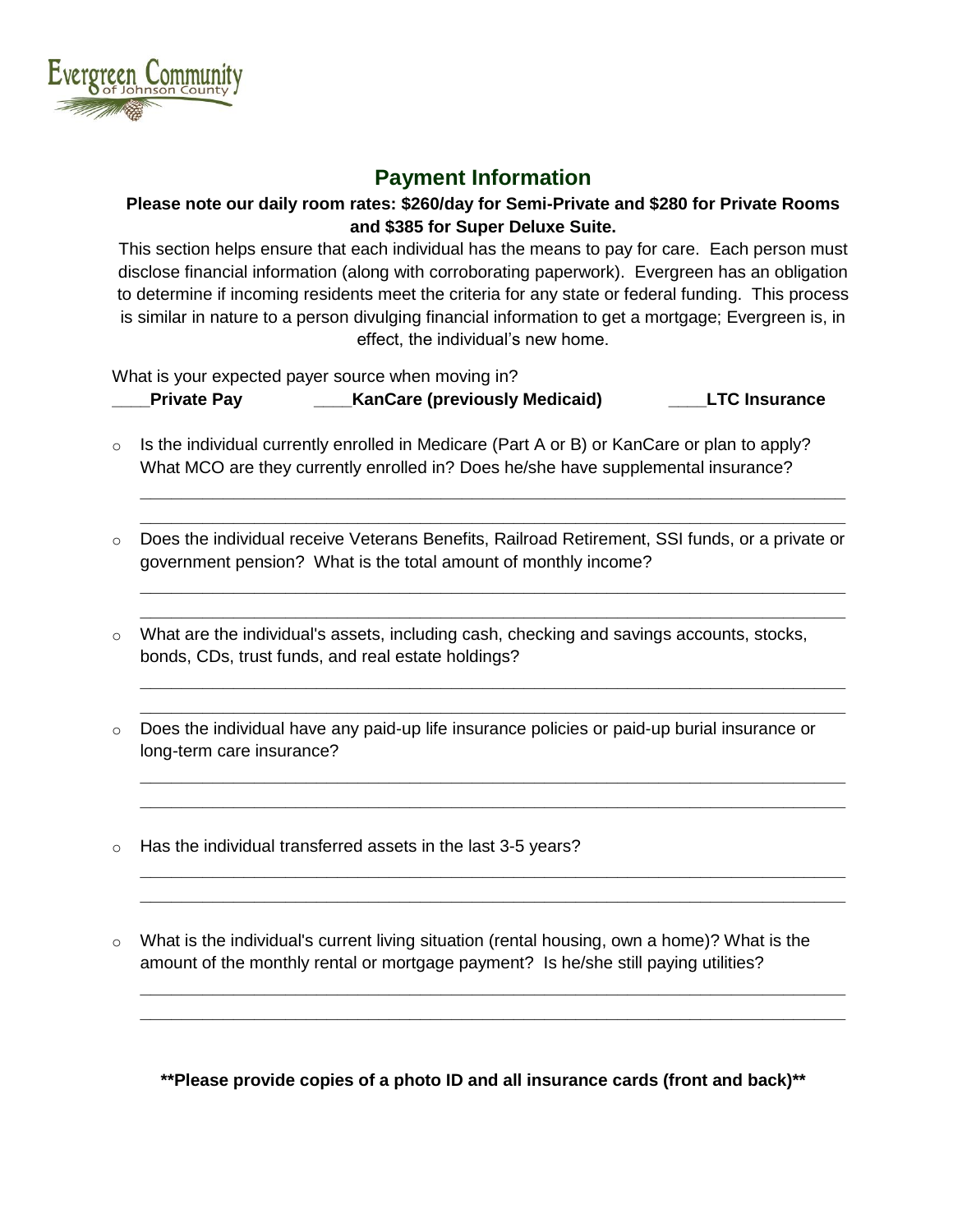

## **Pertinent Medical Information**

| Has the individual had any recent hospitalizations? ______Yes ______No                                                                                                                                                                                                                          |                                                                                                                                            |  |  |  |  |
|-------------------------------------------------------------------------------------------------------------------------------------------------------------------------------------------------------------------------------------------------------------------------------------------------|--------------------------------------------------------------------------------------------------------------------------------------------|--|--|--|--|
|                                                                                                                                                                                                                                                                                                 | Have you stayed in other rehab or LTC communities in the past 12 months? ___Yes ___No                                                      |  |  |  |  |
|                                                                                                                                                                                                                                                                                                 | Are you a smoker? _____Yes _____No Do you drink alcohol? ____Yes ____No<br>If you used to smoke, when did you quit? If so, how much/often: |  |  |  |  |
| Are you currently receiving hospice services? _____Yes _____No<br>If so, which hospice company are you using: [11] The solution of the solution of the solution of the solution of the solution of the solution of the solution of the solution of the solution of the solution of the solution |                                                                                                                                            |  |  |  |  |

**Our Life Transition Specialist assists families through the move-in process, but it helps to be prepared. Evergreen requests the following additional information from your primary care physician (either in the community or at another long-term care community). This information can either be personally obtained by you or your Durable Power of Attorney, or if a signed Information Release Form is on file, Evergreen can request the information.**

- Face Sheet (Basic Information)
- History and Physical
- Current Physician's Orders (Treatments and Medications)
- Recent lab or X-Ray results, if applicable
- Last 6 months of their weight record
- Immunization Records i.e. Influenza, Pneumovax, and TB Skin Test
- Doctors', Nurses', Social Workers', and/or Therapy Progress Notes
- See Information Release Form (attached) for extended list of information to be requested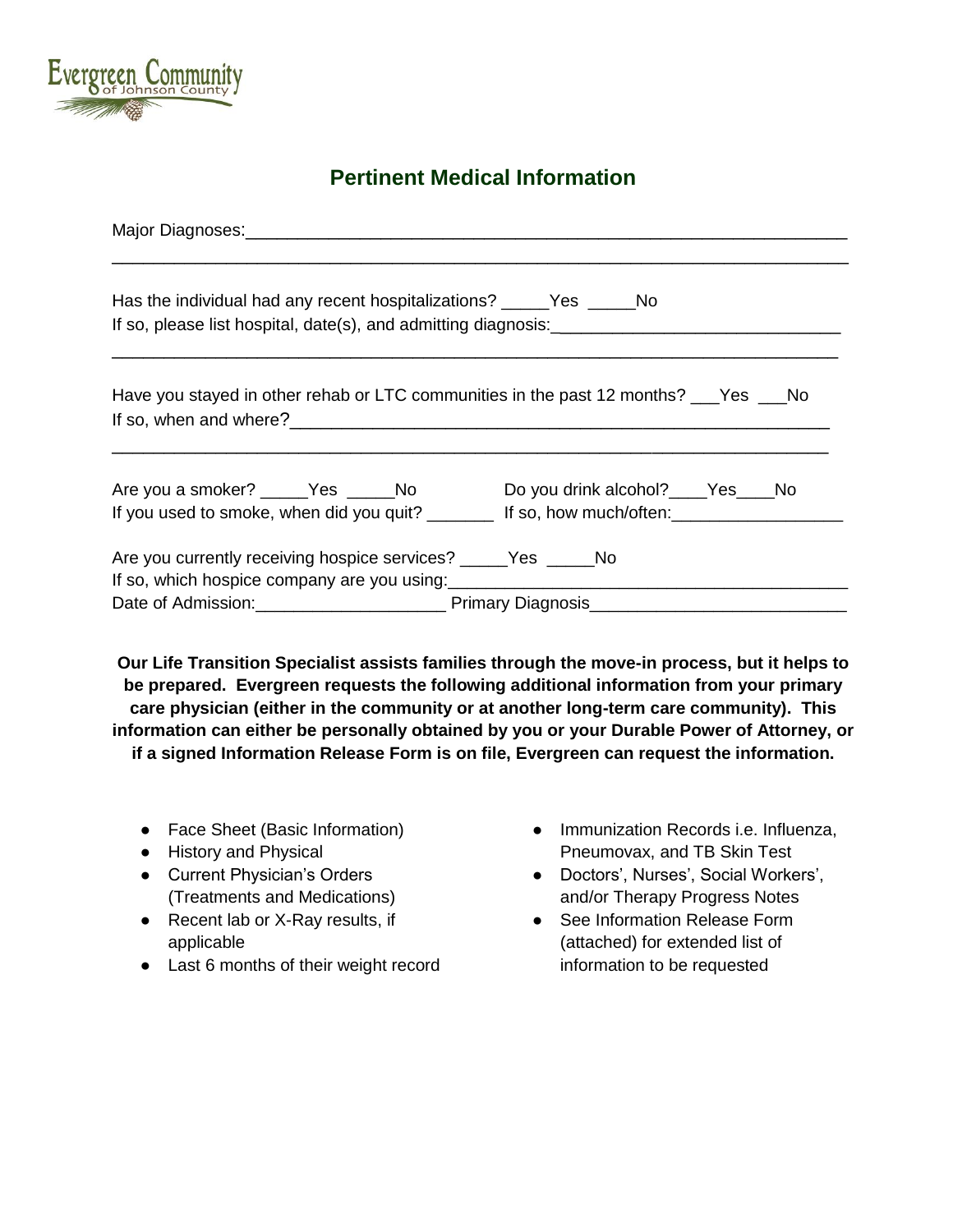

#### **Advanced Directives**

|                                | Have you currently named a family or friend to be your Durable Power of Attorney (DPOA) for    |  |  |
|--------------------------------|------------------------------------------------------------------------------------------------|--|--|
| Health Care? _____Yes _____ No |                                                                                                |  |  |
|                                |                                                                                                |  |  |
|                                |                                                                                                |  |  |
|                                | Have you currently named a family or friend to be your Durable Power of Attorney for Finances? |  |  |
|                                |                                                                                                |  |  |
|                                |                                                                                                |  |  |
|                                | Do you currently have a Living Will completed? ____Yes ____No                                  |  |  |

\*\*Please provide copies of all DPOA and Living Will paperwork. If you have not appointed a DPOA for health care/finances or completed a Living Will, the Quality of Life Department at Evergreen can help you do so.\*\*

### **CARE Assessment**

A CARE (Client Assessment, Referral, and Evaluation) Assessment must be completed by the state of Kansas prior to moving into any Medicaid accepting long term care community, such as Evergreen. These must be requested through the local Kansas Aging and Disability Resource Center at 913.715.8820.

Do you have a CARE Assessment completed? Yes No

- If yes, when? Date of completion: \*\*Please provide a copy of CARE Assessment
- If no, has one been requested? \_\_\_\_Yes \_\_\_\_No ○ If yes, when? Date of request: <u>\_\_\_\_\_\_\_\_\_\_\_\_\_\_\_\_\_\_\_</u>

Additional Information:\_\_\_\_\_\_\_\_\_\_\_\_\_\_\_\_\_\_\_\_\_\_\_\_\_\_\_\_\_\_\_\_\_\_\_\_\_\_\_\_\_\_\_\_\_\_\_\_\_\_\_\_\_\_\_\_\_\_\_\_

**Please Fax, Mail, or Drop Off to: Evergreen Community Attn: Life Transitions 11875 S. Sunset Drive, Suite 100, Olathe, KS, 66061 Phone 913.477.8272 Fax 913.477.8001**

\_\_\_\_\_\_\_\_\_\_\_\_\_\_\_\_\_\_\_\_\_\_\_\_\_\_\_\_\_\_\_\_\_\_\_\_\_\_\_\_\_\_\_\_\_\_\_\_\_\_\_\_\_\_\_\_\_\_\_\_\_\_\_\_\_\_\_\_\_\_\_\_\_\_\_\_\_ \_\_\_\_\_\_\_\_\_\_\_\_\_\_\_\_\_\_\_\_\_\_\_\_\_\_\_\_\_\_\_\_\_\_\_\_\_\_\_\_\_\_\_\_\_\_\_\_\_\_\_\_\_\_\_\_\_\_\_\_\_\_\_\_\_\_\_\_\_\_\_\_\_\_\_\_\_ \_\_\_\_\_\_\_\_\_\_\_\_\_\_\_\_\_\_\_\_\_\_\_\_\_\_\_\_\_\_\_\_\_\_\_\_\_\_\_\_\_\_\_\_\_\_\_\_\_\_\_\_\_\_\_\_\_\_\_\_\_\_\_\_\_\_\_\_\_\_\_\_\_\_\_\_\_ \_\_\_\_\_\_\_\_\_\_\_\_\_\_\_\_\_\_\_\_\_\_\_\_\_\_\_\_\_\_\_\_\_\_\_\_\_\_\_\_\_\_\_\_\_\_\_\_\_\_\_\_\_\_\_\_\_\_\_\_\_\_\_\_\_\_\_\_\_\_\_\_\_\_\_\_\_ \_\_\_\_\_\_\_\_\_\_\_\_\_\_\_\_\_\_\_\_\_\_\_\_\_\_\_\_\_\_\_\_\_\_\_\_\_\_\_\_\_\_\_\_\_\_\_\_\_\_\_\_\_\_\_\_\_\_\_\_\_\_\_\_\_\_\_\_\_\_\_\_\_\_\_\_\_